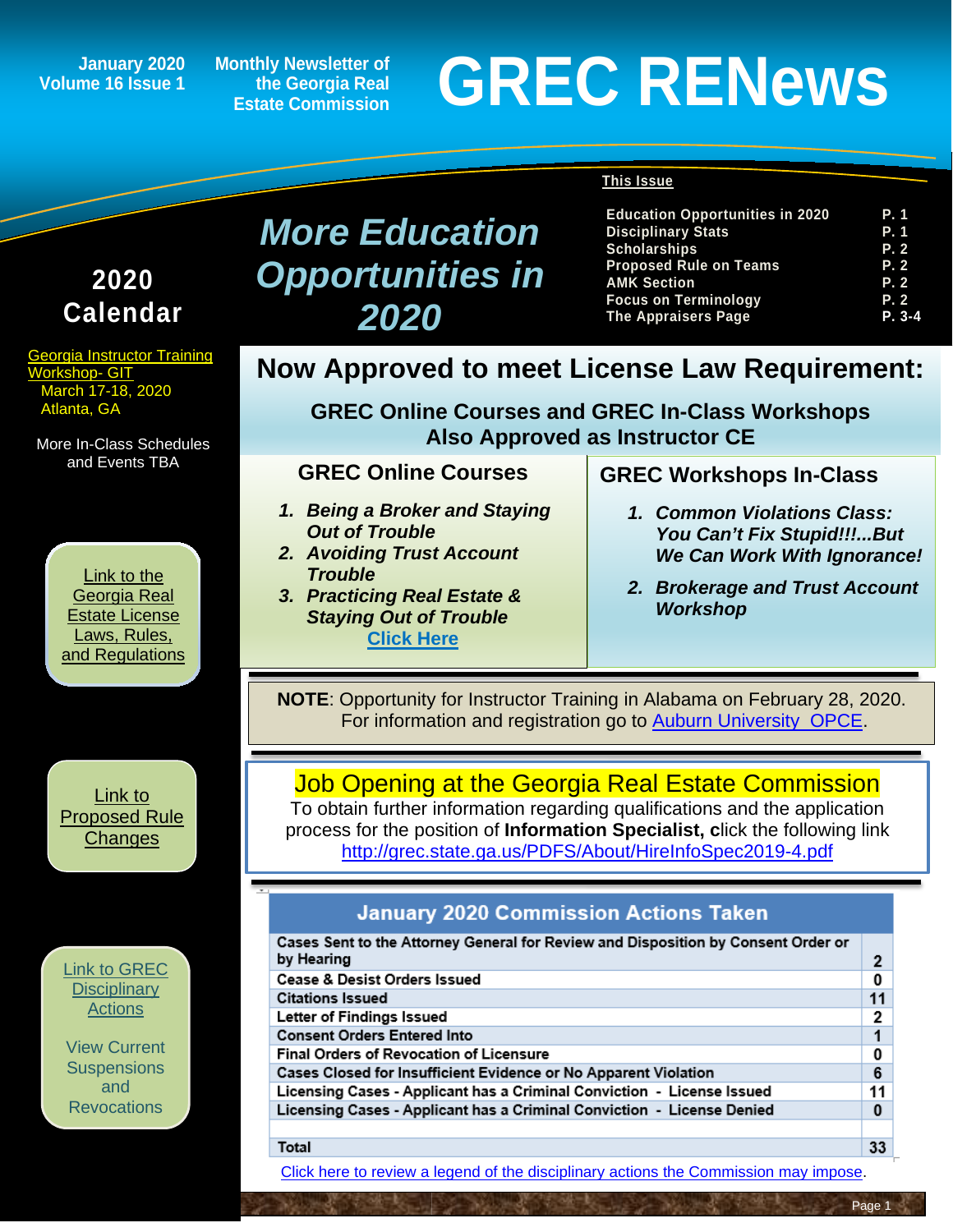



To sign up to receive the GREC **RENewsletter** [Click Here](https://www.grec.state.ga.us/about/subscribe.html)

#### **Georgia Real Estate Commission**

Suite 1000 International Tower 229 Peachtree Street NE Atlanta, GA 30303-1605 Phone 404-656-3916

### *Scholarships Towards a Real Estate Designation*

The Georgia Real Estate Commission funds a grant for [The Georgia Association](https://garealtor.com/education/scholarships/gar-licensee-scholarships/)  [of REALTORS® Scholarship Foundation.](https://garealtor.com/education/scholarships/gar-licensee-scholarships/) The GAR site explains: "This scholarship assists persons in the real estate field who are seeking to obtain a related designation such as the GRI (Graduate, REALTOR® Institute), CPM (Certified Property Manager), CAE (Certified Association Executive), CRS (Certified Residential Specialist), CRB (Certified Real Estate Brokerage Manager) and the many other designations in real estate related fields. GAR Scholarship applications are for one designation or certification course required towards obtaining an approved designation or certification, not the entire designation or certification requirements." Visit the [GAR website](https://garealtor.com/education/scholarships/gar-licensee-scholarships/) for more information.

This scholarship program may be the opportunity you need to pursue a real estate designation in 2020!

### **Proposed Rule Change on TEAMS**

On December 11, 2019, the Georgia Real Estate Commission posted a Notice of Intent to Adopt Proposed Amendments to the Georgia Real Estate Commission Rules. There are 2 proposed amendments regarding Teams and Advertising Teams. The complete Notice and documents can be reviewed from the Georgia Real Estate Commission web site or at this link [Notice of Intent regarding Teams.](http://grec.state.ga.us/PDFS/About/NOTICE%20OF%20INTENT%20-%20Teams%20%20520-1-.02%20Definitions%20and%20520-1-.09%20Advertising%20%20%20for%20GREC%20website%20%2012%2011%2019.pdf) The proposed rule amendments will be considered for adoption by the Commission meeting on March 11.

**NOTE**: Opportunity for Instructor Training in Alabama on February 28, 2020. For information and registration go to [Auburn University OPCE.](https://www.auburn.edu/outreach/opce/re/arec.htm)

## **Absolutely Must Know Section**



License renewals are every 4 years. Every licensee must obtain 36 hours of continuing education credit in order to renew a real estate license. A licensee can review all education hours posted tor his/her license on the GREC website online services.

Three (3) hours of the 36 hours of continuing education must be on the topic of License Law. [Click here for a list](http://www.grec.state.ga.us/PDFS/Other/Course%20Approvals.pdf)  [of approved LAW courses.](http://www.grec.state.ga.us/PDFS/Other/Course%20Approvals.pdf)

For students completing their Postlicense course in the first year of [licensure, the Postlicense course also](http://grec.state.ga.us/about/relaw.html)  counts as 9 hours of continuing education credits.

Page 2

*Focus on Terminology: "License Law Topics"*

The mandate requiring Continuing Education in certain subjects and sections of the Georgia License Law, Rules and Regulations every renewal now approves courses that include all or some of the required topics covering 9 areas which are summarized below.

- 1. The effects on license status by a licensee of prohibited conduct
- 2. Requirements concerning transfer of a license from one firm to another
- 3. Requirements concerning trust or escrow accounts
- 4. Unfair trade practices
- 5. Brokerage relationships
- 6. Management responsibilities of real estate firms
- 7. Advertising
- 8. Handling real estate transactions.
- 9. Licensees acting as principals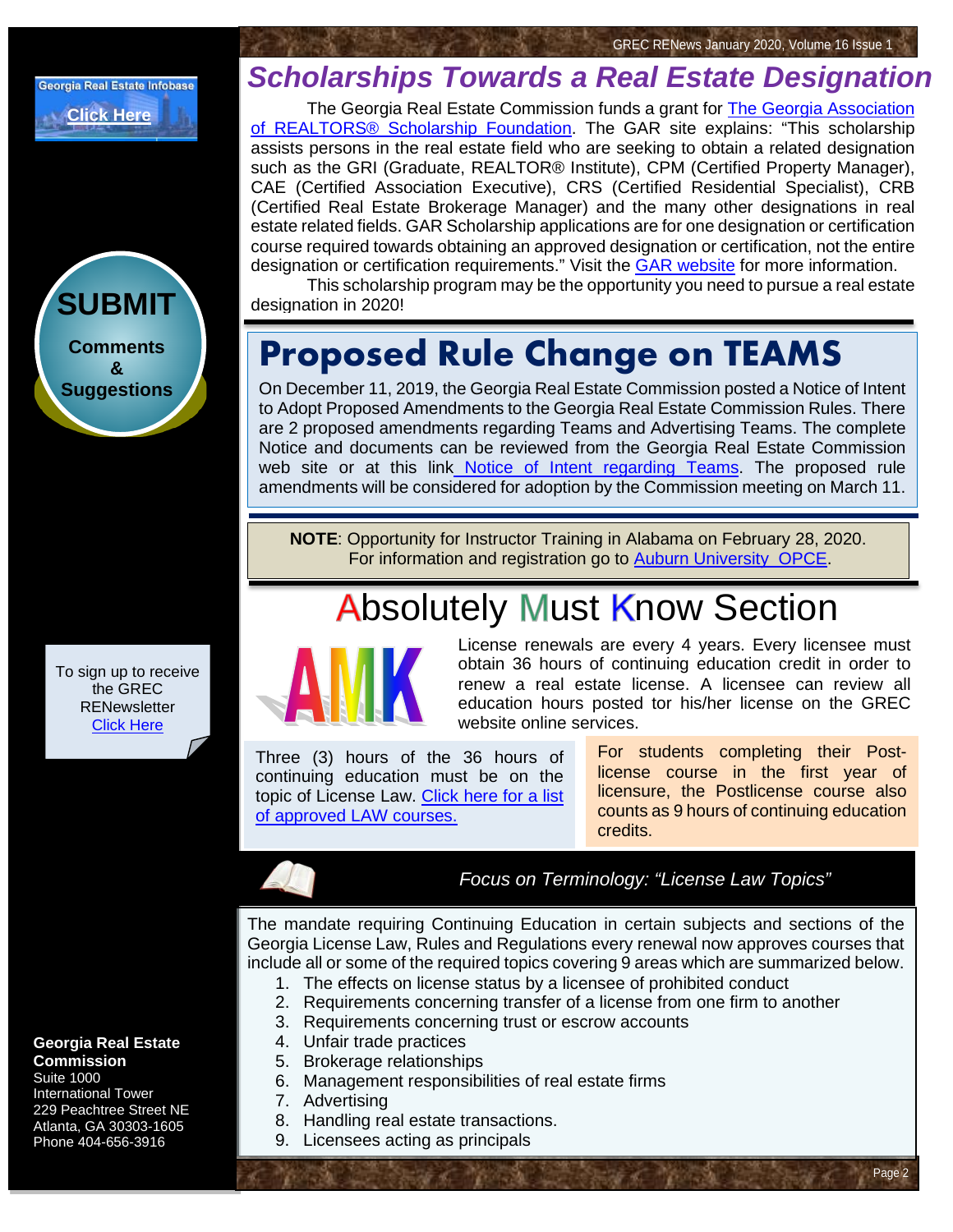

## **The Appraisers Page**

1 **Georgia Real Estate Appraisers Board January 2020**



[Appraisal Act](http://www.grec.state.ga.us/about/appraisersact.html)

═════════════════<br>══════════════════

**GREAB Disciplinary [Sanctions](http://www.grec.state.ga.us/about/apprsanctions.html)** 

═════════════════<br>══════════════════

## **Can Every Home Be Appraised?**

**By: D. Scott Murphy, SRA & E. Grant Murphy**



Can every home be appraised? This might sound like a silly question to some: "Of course every home can be appraised! The appraiser should just use the best comparables in the subject neighborhood." However, the answer is actually no.

About 15 years ago I was asked to appraise the "Cloudland Castle": a 57,000 square foot home in Cloudland, Georgia. The home was under construction at the time and was comprised of 4 buildings all interconnected creating a large courtyard in the middle. It had all the amenities you would expect of a castle; large turrets, a mote, a drawbridge, a hidden level, a story telling room, a chapel, etc. The owners had traveled Europe touring castles and taking notes. They dreamed of building their own castle here in Georgia. They designed the home themselves and with help of friends and family they constructed the skeletal frame of their dream home. She would have a 10,000-sf wing dedicated to her passion of pottery; he would have a 10,000-sf wing dedicated to woodworking. It would be a place for family to come together and one day might be opened to the public as a bed and breakfast.

This is the kind of property that an appraiser pulls up to then puts the car in reverse and retreats. Most appraisers would have turned down the assignment over the phone and not have made the two-hour drive to view what they know would be an impossible assignment. I was intrigued by the fact that this couple had designed it and were building it themselves. Construction had begun about 5 years prior to my visit and more out of curiosity than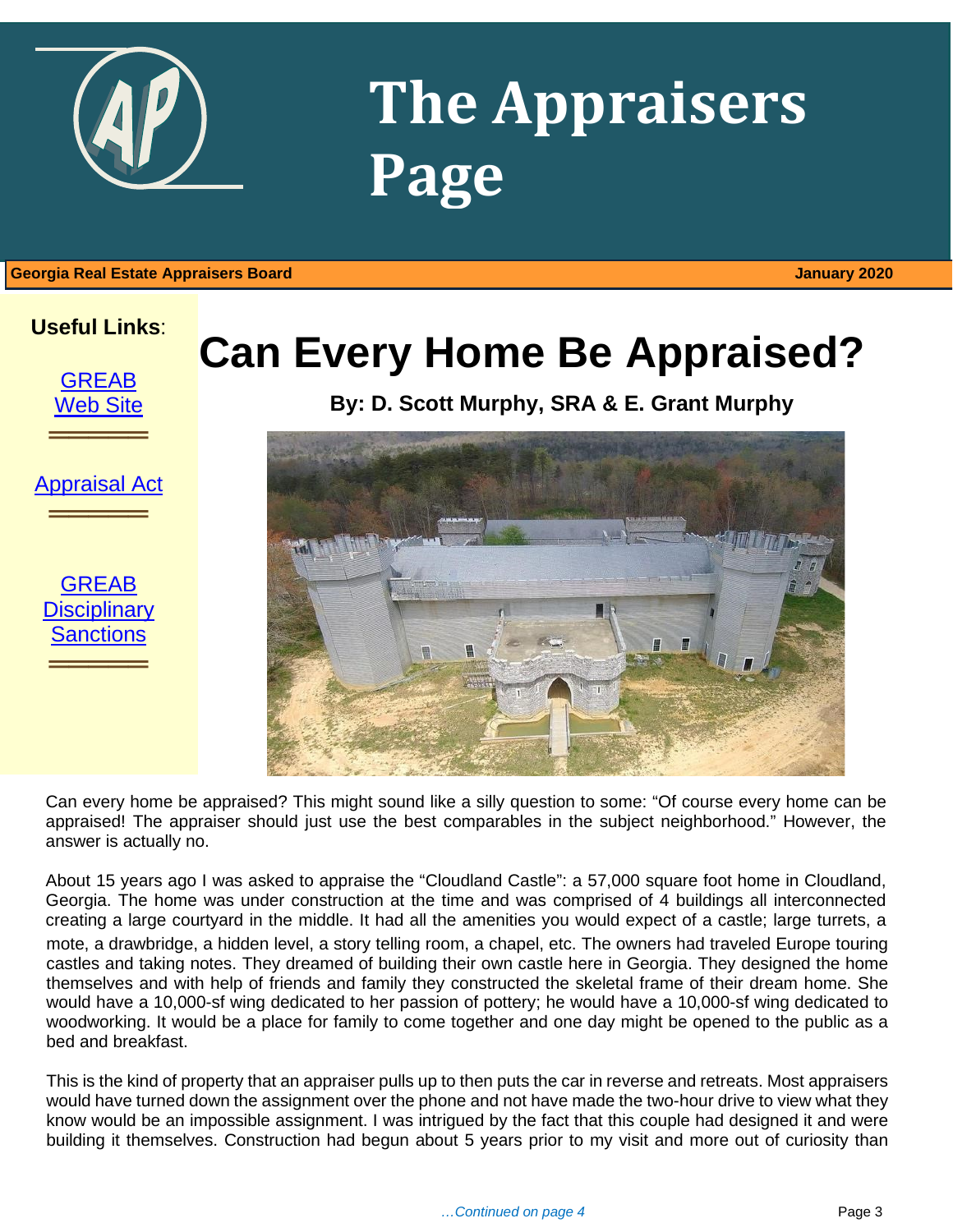

## **The Appraisers Page**

### **Useful Links**:

**[GREAB](http://www.grec.state.ga.us/about/greab.html)** [Web Site](http://www.grec.state.ga.us/about/greab.html)

**═════**

[Appraisal Act](http://www.grec.state.ga.us/about/appraisersact.html)

**═════**

[GREAB](http://www.grec.state.ga.us/about/apprsanctions.html)  **Disciplinary** [Sanctions](http://www.grec.state.ga.us/about/apprsanctions.html)

**═════**

## **Can Every Home Be Appraised?**

### **By: D. Scott Murphy, SRA & E. Grant Murphy**

anything else, I turned to the couple and asked when they planned to have it complete. The woman quickly responded, "Two years ago." I think I hit on a sore subject. The fact that the home was not complete does not hinder my ability to estimate its value as if it were complete. We commonly appraise homes during the construction process. We simply need to have a detailed list of improvements and then we make our appraisal subject to the completion as per the plans and specification supplied. The only questions that remains is, "Where in the world am I going to find comparable homes to use in this report?"

Some might say that this is a perfect opportunity to use the cost approach. Surely there is a reliable way to calculate the cost, analyze the land, find land comparables and arrive at an estimate of value. Particularly in this case where the home is new construction and would be valued as-if complete, there is no need to determine physical depreciation. If completed correctly, the cost approach would yield a *reasonably* reliable estimate of value. What most don't realize is that there are many forms of depreciation which include not only physical but also functional, external, and economic depreciation. While this home would not have any physical depreciation, it is most certainly an over-improvement which implies functional obsolescence

(depreciation). Additionally, being located in a very remote rural area would require an analysis of economic depreciation.

As you can imagine, just because someone invests \$3,000,000 into the cost of construction does not mean that the home is worth \$3,000,000. We see this on a regular basis in more traditional homes in metro Atlanta. Very large custom homes with unique amenities most often will later sell for considerably less than the cost to construct. This is due to a number of factors. Many times, those who build these large, elaborate homes have the means to build it exactly the way they want it.

Consideration is not given to future value at the time of construction. Subsequent buyers are not willing to pay a premium for a feature they do not want or may have to alter to suit their tastes.

How about the income approach? Could we value the property based on the income it could generate? The appraiser must consider the income approach, but it is important to carefully review the possible legal uses of the property. If we considered it strictly a single-family residential property, how much would someone pay to rent this home? If we were able to confirm that local zoning would allow the use of the home as a bed and breakfast, how much income would that generate? The use which would create the maximum income would be a resort/destination venue where there could be corporate retreats, weddings, etc. This use, however, would be more in lines with a commercial use and would require rezoning. This would actually take us into a more detailed discussion of highest and best use which we will not get into in this article. As a single-family residential property,